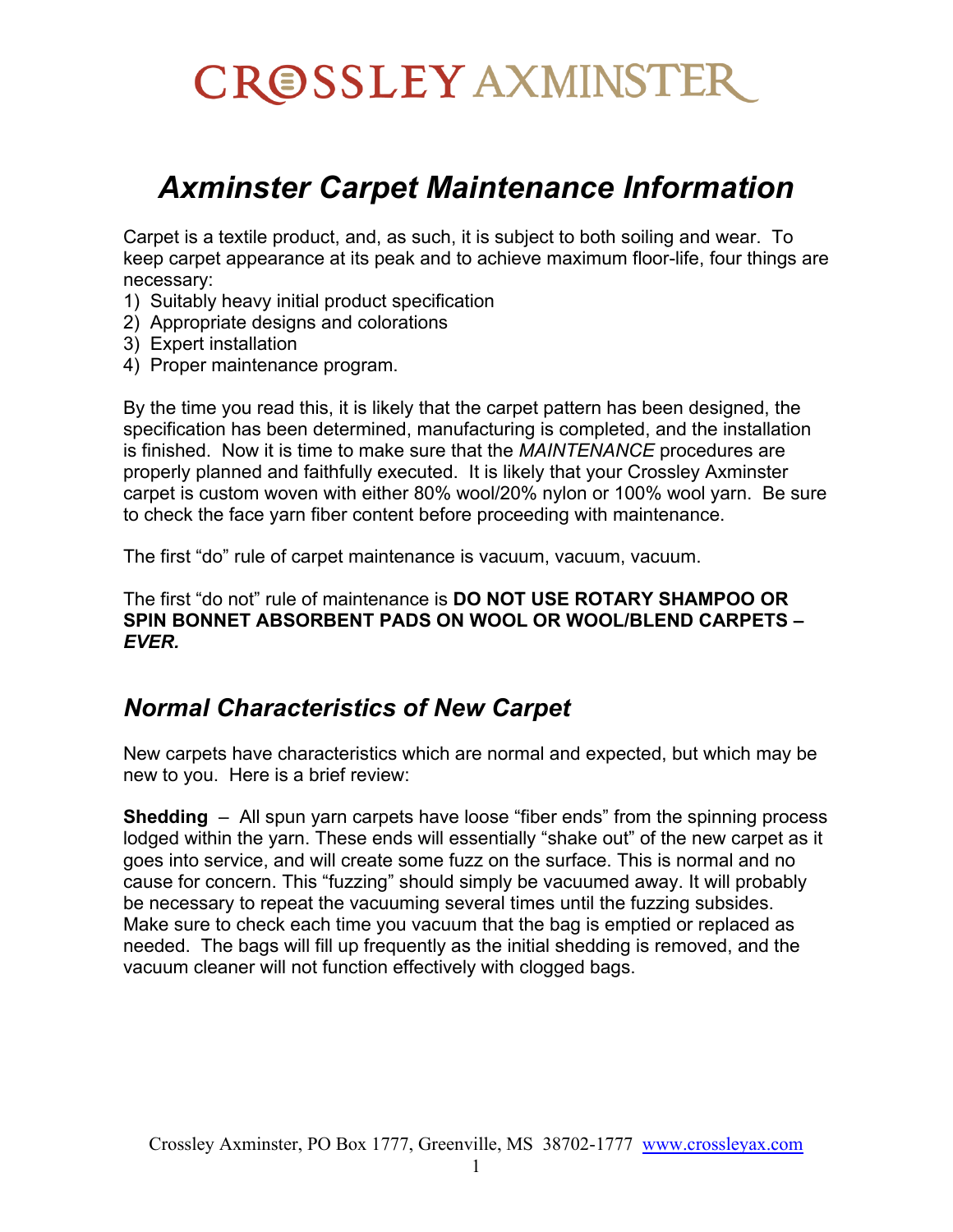**Shading** – All cut-pile carpet (woven, tufted, and handmade) is subject to the possible occurrence of a natural carpet phenomenon known variously as shading, watermarking, pooling, or pile reversal. This is not a manufacturing defect. It does not affect the durability of the carpet. Its occurrence cannot be predicted or prevented, as it happens infrequently and at random. If it does occur in a particular situation, it will generally appear within the first few months after installation but may occur later. No one has identified with certainty the trigger mechanism behind shading, but maintenance procedures do not appear to have any causal or remedial effects.

Shading creates a noticeable change in the color intensity of defined areas of the carpet. This change is created by a slight shift in the normal pile direction (pile lay) of the face yarn. This shift in pile direction causes reflected light from adjacent areas of the carpet to register on the retina as darker or lighter than surrounding areas, even though the yarns are identically dyed. The same area may appear lighter from one direction, darker from another direction, and with no change at all when viewed from directly above. No one has determined exactly what causes the pile direction in these defined areas to change permanently after the carpet is installed.

## *Planning the Maintenance Program*

Failure to adequately plan and implement a proper maintenance program can severely shorten the lifespan of even the finest carpets. Here is a proven strategy to maximize the service life of custom carpet:

- Preventative Maintenance: The easiest way to control soiling is to prevent it from occurring. Identify hightraffic or anticipated high-soiling areas and develop a plan to minimize this soiling.
- Daily Maintenance: Vacuum effectively, spot-clean successfully.
- Interim Maintenance: Encapsulation Process
- Scheduled Maintenance: Hot Water Extraction – done correctly with the proper detergents and equipment.

#### **DO NOT USE ROTARY SHAMPOO OR SPIN BONNET ABSORBENT PADS ON WOOL OR WOOL/BLEND CARPETS –** *EVER!*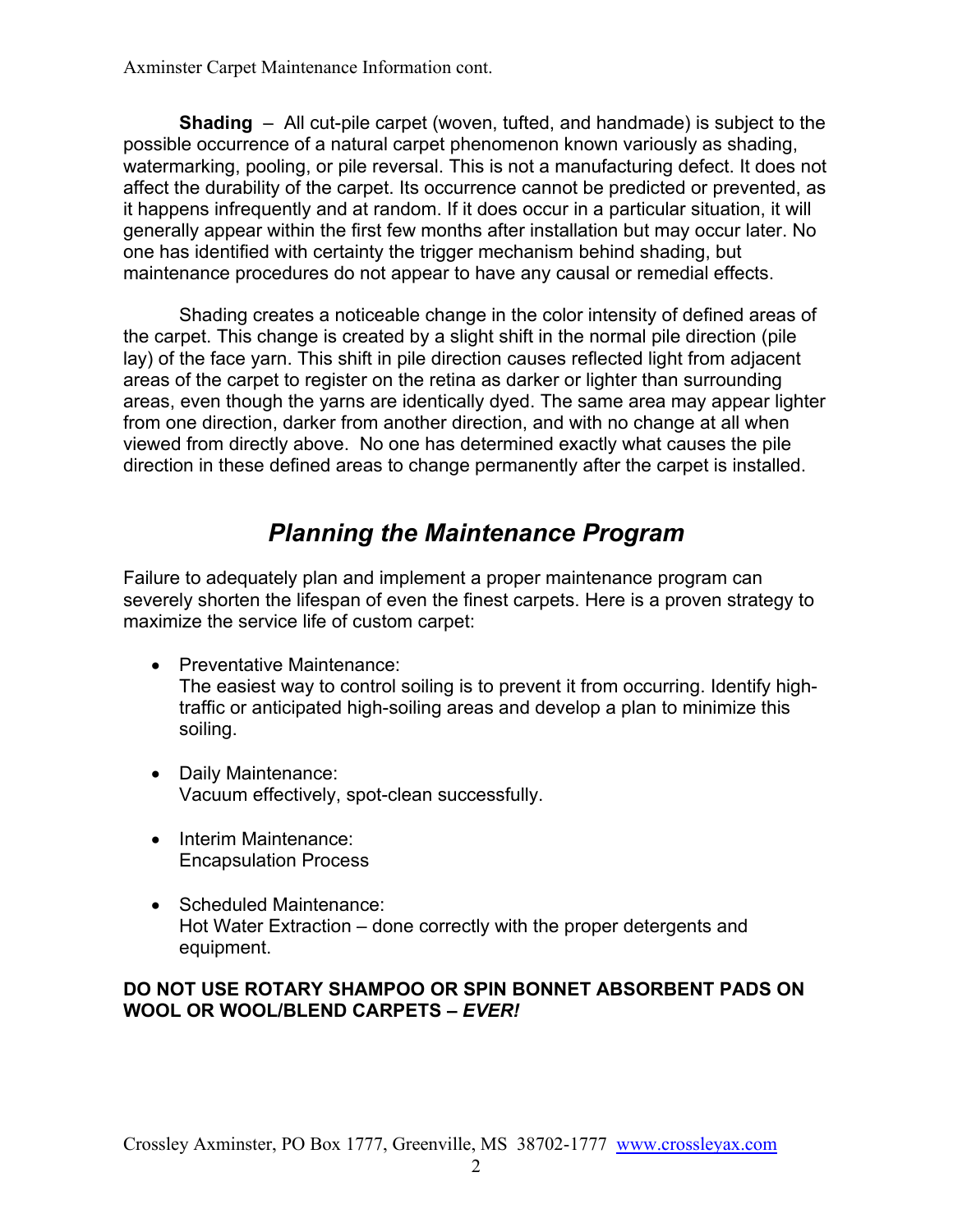## *Preventative Maintenance*

Design and color play significant roles in long-term appearance retention in carpet. General rules apply: medium and darker colors and heavily patterned carpets are easier to maintain, while light or pastel colors with very little pattern will be more difficult to maintain. Preventative maintenance begins with the selection of colors and patterns.

#### **80% of dirt is walked off within the first 12' of carpet or matting.**

As a matter of preventative maintenance, walk-off mats are the most effective way to reduce maintenance cost. They should be constructed with stiff bristles or fibers, to best remove soil and prevent it from being tracked into the building. To effectively remove as much soil as possible, you need 12 to 14 feet of walk-off mats at *every* entrance. All of these mats do not have to be inside the building - a combination of outside and inside mats is probably most effective.

It is common to have two sets of mats on-site. Since they receive heavy abuse, one set should be in use while the other set is being cleaned. Mats should be vacuumed at least daily and thoroughly cleaned or changed at least weekly.

Routine cleaning/sweeping/hosing of sidewalks, parking lots, and outdoor areas should be considered. Canopies and entry structures are extremely effective at reducing soil build-up at building entrances.

Carpeted stairways are considered very high-impact areas, and are subject to far more stress from foot-traffic than floors. To avoid premature wear, it is recommended that commercial grade stair-nosing should be used. If stair nosings are deemed unacceptable for any reason, then additional attic stock should be considered to replace stairways as necessary.

The application of fluorochemical-based anti-soiling agents to wool and wool-blend carpets has limited beneficial effects. In fact, when partly worn off, it can highlight problems of differential soiling between high and low traffic lanes. Silicone-based finishes have a generally adverse effect on the soiling properties of wool carpets. Such applications are sometimes used as an additional selling point by certain manufacturers, but Crossley Axminster does not recommend application to contract carpets.

Fading or loss of color can occur if carpet is continuously subjected to sunlight and ineffective screening against ultraviolet light. UV protection is therefore recommended, particularly in rooms with direct sunlight. Soiling may sometimes be confused with fading, where there is a reduction in the original brightness of a carpet.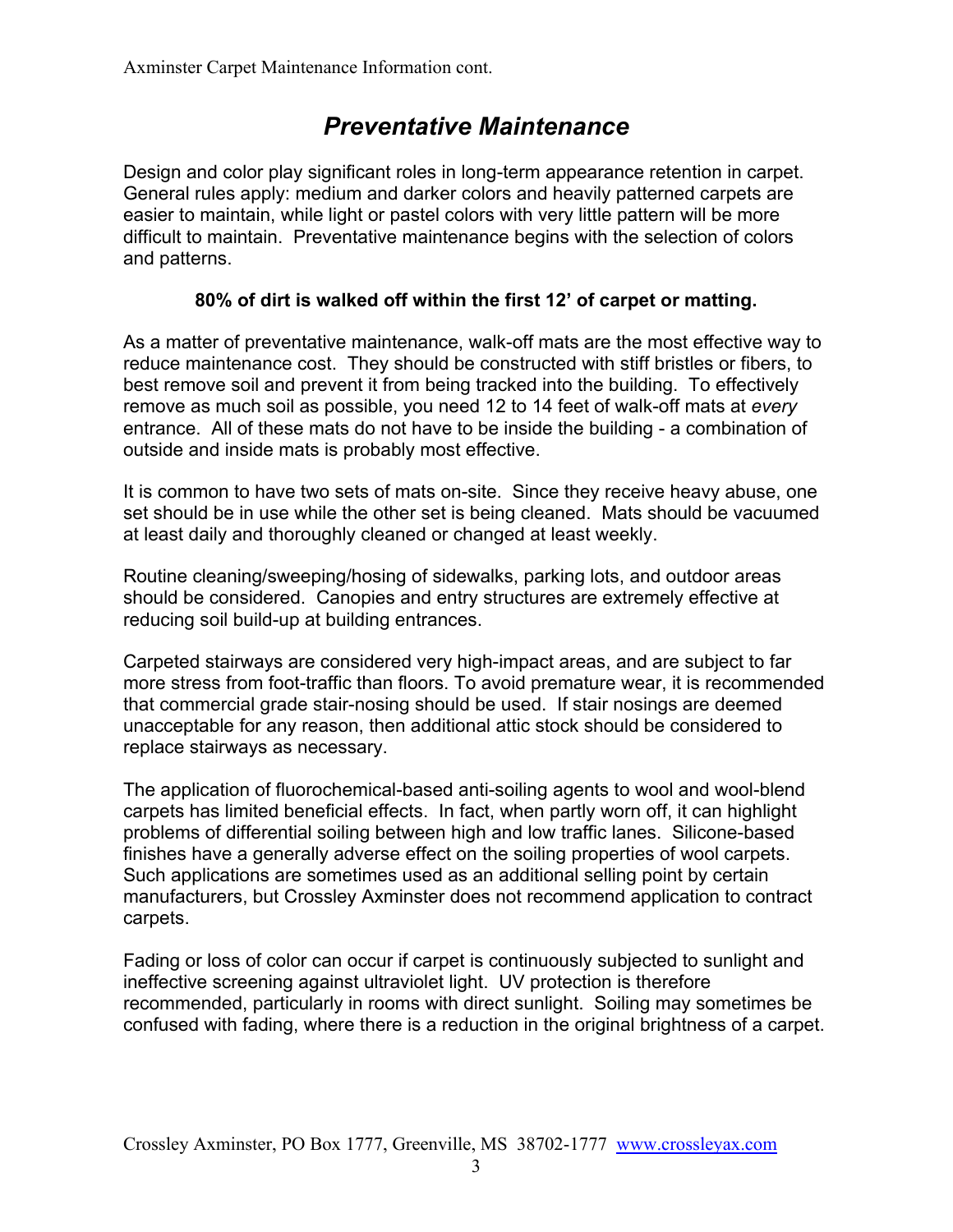Keep in mind that carpet tends to catch and hold soil and spills. When carpet is adjacent to hard surface, be sure to use transition strips or edge moldings to prevent soils and spills from migrating into the carpet from the hard flooring.

Hard surface cleaners should not be used on carpet, and care should be taken to prevent spilling or spraying them onto carpet. These cleaners usually have a high pH (over 10.0, so they are very alkaline) which may damage wool or wool-blend fibers and leave a residue which will cause rapid soiling of the carpet. When cleaning hard surfaces, it is very important to prevent mopping detergent or polishes and waxes from touching the carpet. We recommend that only chemicals or cleaning agents tested and certified as "WoolSafe" be used on wool and wool blend carpets.

Kitchen smoke in restaurants and cafeterias contributes heavily to overall soiling. Airborne grease can travel throughout the restaurant and often ends up in the carpeting. HVAC systems with good filtering systems can reduce airborne grease and smoke. Using walk-off mats in the kitchen helps contain grease before the servers go onto the carpet. Sometimes it is necessary to have mats inside and outside the door to the kitchen. And, of course, these mats need to be maintained so they don't become laden with grease and grime and thus a soiling source themselves.

## *Daily Maintenance*

VACUUM – VACUUM – VACUUM

The most important part of the maintenance program is to vacuum as much as possible. Vacuuming is by far the most practical and effective way to remove soil and to maintain the overall appearance of your carpets. The best plan is to categorize areas according to traffic exposure before determining frequency – and to review your schedule regularly to see whether any changes are needed. Here is an example:

High Traffic – Vacuum daily (extremely high traffic lanes may require vacuuming several times daily).

Medium Traffic – Vacuum two to three times weekly Light Traffic – Vacuum Weekly

Properly functioning vacuum equipment is needed to ensure that carpets are cleaned efficiently. For contract applications, we recommend **commercial-usage vacuum cleaners, with power-driven beater brushes and/or bars, as most effective for removing soil and raising pile on cut-pile carpets installed over pad.** The machine should have good suction and a firm brush adjusted properly to just barely touch the tips of the carpet yarns.

Vacuum cleaners should be maintained to perform at peak efficiency. Check belts and brushes regularly for wear. Vacuum bags should be emptied frequently and not

Crossley Axminster, PO Box 1777, Greenville, MS 38702-1777 [www.crossleyax.com](http://www.crossleyax.com/)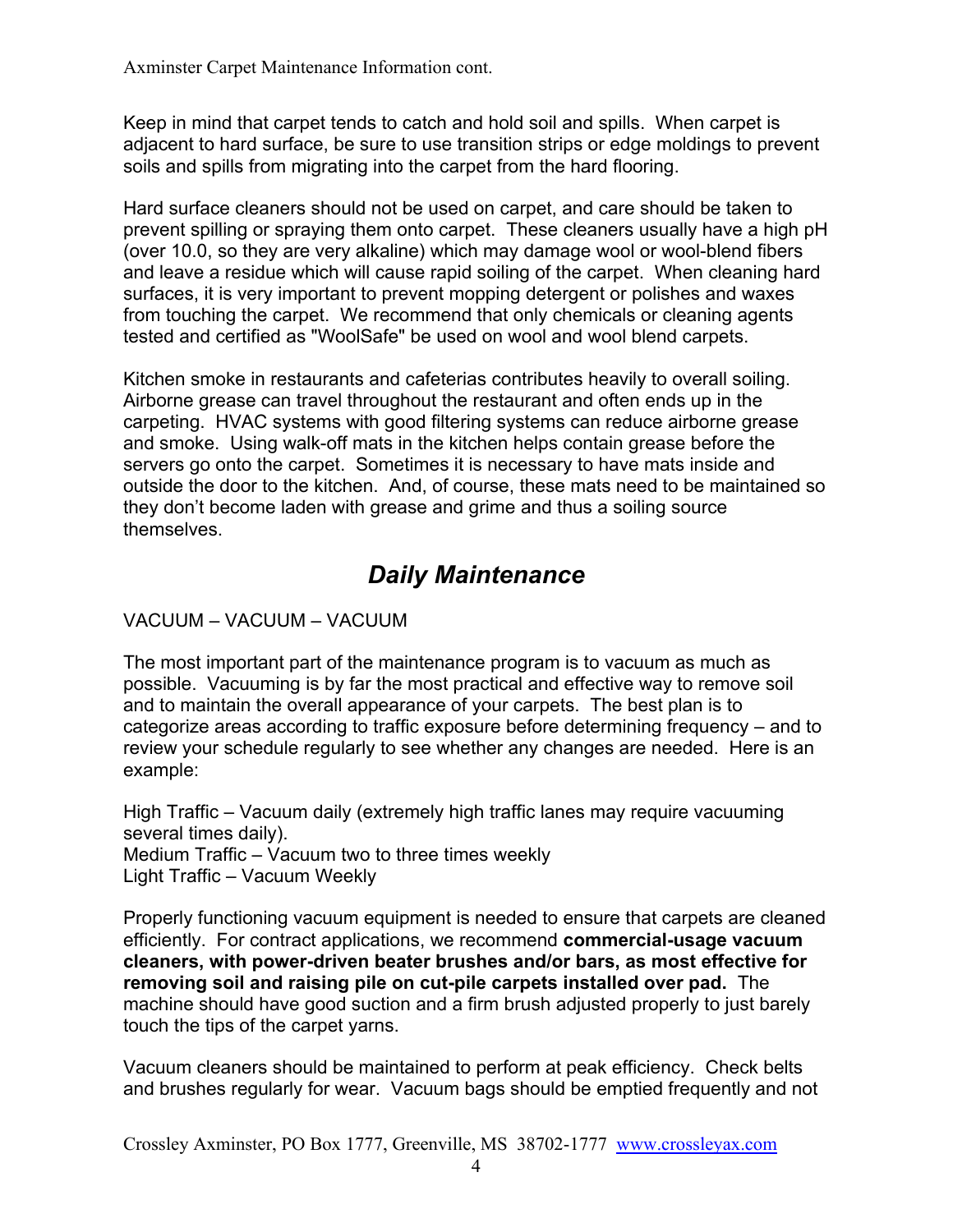allowed to become more than half-full. Vacuuming with a full bag is wasteful of time, energy, and money.

#### SPOTTING or SPOT REMOVAL

Identification and immediate action are the keys to effective stain removal. With wool and wool-blend carpets always use "WoolSafe" products avoiding high pH cleaners (above 8.0) and don't let carpet stay wet for over 6-8 hours. 8 rules for best results:

- 1. Always pre-test spotters to make sure they do not remove the color. Apply a small amount of spotter to the carpet in an inconspicuous area, blot with a white towel, and look for transfer.
- 2. Blot up spills with clean, white, absorbent materials (towels, napkins, tissues, etc.) Keep blotting and repeat.
- 3. The faster you find the spot and take action, the better the results.
- 4. Know the fiber make-up of your carpet.
- 5. Know and recognize the common spots in your facility. Keep a spot removal kit on hand.
- 6. Many spots are concentrated accumulations of general soil tracked into an area. A general purpose water-based spotter will remove these.
- 7. When applying a spotter, never rub the spot area. Always carefully blot the spot with a cloth.
- 8. Remove solid built-up materials with a rounded tablespoon, spatula or edge of a plastic scraper.

For a spotting guide and spot cleaning kit, please contact Windsor (800-444-7654) or see their website, [www.windsorind.com.](http://www.windsorind.com/) Inquire about their Hospitality Spot Cleaning Kit. They also can provide proper maintenance equipment. For "WoolSafe" products please visit [www.woolsafe.org/usa.](http://www.woolsafe.org/usa)

## *Interim Maintenance*

ENCAPSULATION PROCESS

- A cleaning solution (encapsulation chemical) is sprayed lightly onto the carpet and is then agitated and distributed into the pile yarn via a dual counterrotating brush machine (without vacuum).
- The chemical is allowed to dwell in the carpet, breaking down and surrounding soils and other residues.
- The chemical dries into a hard, non-sticky crystal, encasing the soil, in about 20 minutes.
- The dried crystals can be easily removed by vacuuming.

The result is a carpet that is clean and dry in about 20 to 30 minutes. This process not only restores the carpet to a useable state quickly, but also cuts down on water

Crossley Axminster, PO Box 1777, Greenville, MS 38702-1777 [www.crossleyax.com](http://www.crossleyax.com/)